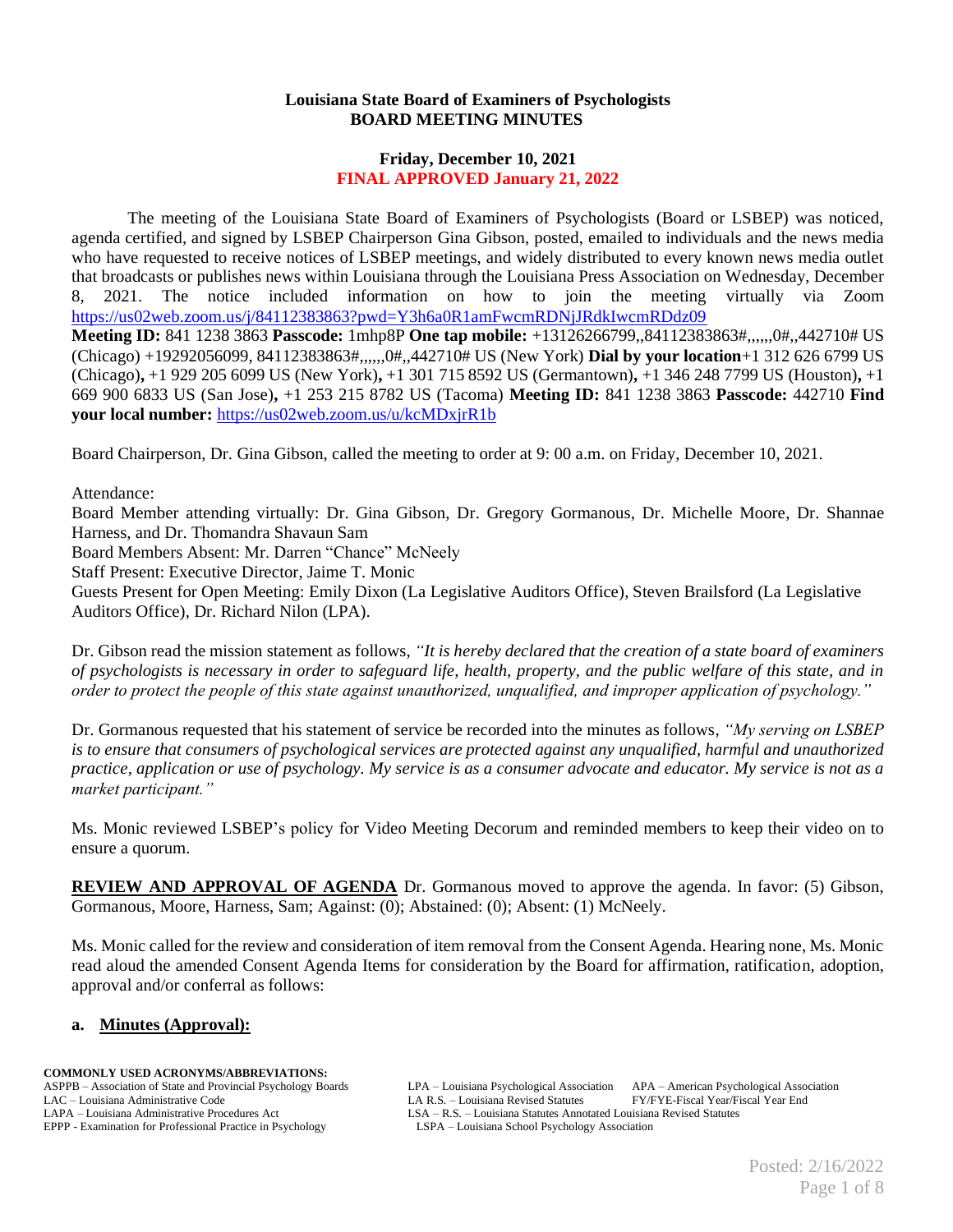## Board Meeting November 12, 2021

## **b. Financial Statements Received (Affirm and Ratify):**

November 2021 – General Ledger, Balance Sheet, Budget vs. Actual, Profit & Loss

### **c. Temporary Registrations approved (Affirm and Ratify):**

| Name                     | <b>State of Residence</b> | Reviewer | <b>Date Approved</b>             |
|--------------------------|---------------------------|----------|----------------------------------|
| Ph.L.<br>Robert<br>Finke | T11'<br>11111101S         | Monic    | 3/2021<br>$\mathsf{L}\mathsf{L}$ |

#### **d. Supervised Practice Plans approved (Affirm and Ratify):**

| <b>Applicant</b>            | Supervisor           | <b>Reviewer</b> | Date Approved |
|-----------------------------|----------------------|-----------------|---------------|
| Sebastian Del Corral Winder | Ph.D<br>Jov Osofsky. | Shavaun Sam     | 2/7/2021      |

## **e. Applicants approved for Candidacy Status and issued Provisional Licensure (eligible for EPPP) (Affirm and Ratify):**

| <b>Landidate</b>            | Supervisor                         | Reviewer    | <b>Date Approved</b> |
|-----------------------------|------------------------------------|-------------|----------------------|
| Joshua M. Lieberman, Psv.D. | Christian,<br>$P_{SV}$<br>eresa M. | Shavaun Sam | 12/6/2021            |

## **f. Applicants approved for Candidacy Status (eligible for EPPP) (Affirm and Ratify):**

| <b>Candidate</b> | <b>Reviewer</b> | <b>Date Approved</b> |
|------------------|-----------------|----------------------|
| None to report   |                 |                      |

#### **g. Candidates approved for Oral Examination (Affirm and Ratify):**

| <b>Candidate</b>          | <b>Reviewer</b> | <b>Date Approved</b> |
|---------------------------|-----------------|----------------------|
| Samantha A. Martin, Ph.D. | Michelle Moore  | 11/23/2021           |
| Claire M. Houtsma, Ph.D.  | Michelle Moore  | 11/23/2021           |
| Marcia A. Kearns, Ph.D.   | Shavaun Sam     | 12/6/2021            |

### **h. Licensure recommendations of applicants and candidates who have completed all licensing requirements, including passing LSBEP's Jurisprudence and Oral Examinations (Board Conferral):**

| <b>Name</b>                 | <b>Declared</b><br><b>Specialty</b> | Date of<br><b>Examination</b> | <b>Examining Members</b> |
|-----------------------------|-------------------------------------|-------------------------------|--------------------------|
| Courtney Farmer, Ph.D.      | Clinical                            | 12/1/2021                     | M.Moore/S. Sam           |
| Stephanie H. Procell, Ph.D. | Clinical                            | 12/8/2021                     | S.Harness/S.Sam          |

#### **i. Licensure recommendations of applicants and candidates who have completed all licensing requirements, including passing LSBEP's Jurisprudence and Face to Face Interview (Board Conferral):**

| Name           | <b>Declared</b><br><b>Specialty</b> | Date of<br><b>Examination</b> | <b>Examining Members</b> |
|----------------|-------------------------------------|-------------------------------|--------------------------|
| None to report |                                     |                               |                          |

### **j. License Reinstatements (Board Conferral):**

| Name                     | <b>ATHATTAM</b><br>,,,<br>$W_{L}$ | Date |
|--------------------------|-----------------------------------|------|
| N<br>report<br>vone<br>Ю |                                   |      |

#### **k. Continuing Professional Development Reviews (Affirm and Ratify):**

| $\blacksquare$<br><b>TIMA</b><br><b>REAR</b> | itiatiap | Date<br>mravad<br>7 U.L |
|----------------------------------------------|----------|-------------------------|
|                                              |          |                         |

#### **COMMONLY USED ACRONYMS/ABBREVIATIONS:**

ASPPB – Association of State and Provincial Psychology Boards LPA – Louisiana Psychological Association APA – American Psychological Association LAPA – Louisiana Administrative Procedures Act LSA – R.S. – Louisiana Statutes Annotated Louisiana Revised Statutes EPPP - Examination for Professional Practice in Psychology (LSPA – Louisiana School Psychology Association EPPP - Examination for Professional Practice in Psychology

LAC – Louisiana Administrative Code LA R.S. – Louisiana Revised Statutes FY/FYE-Fiscal Year/Fiscal Year End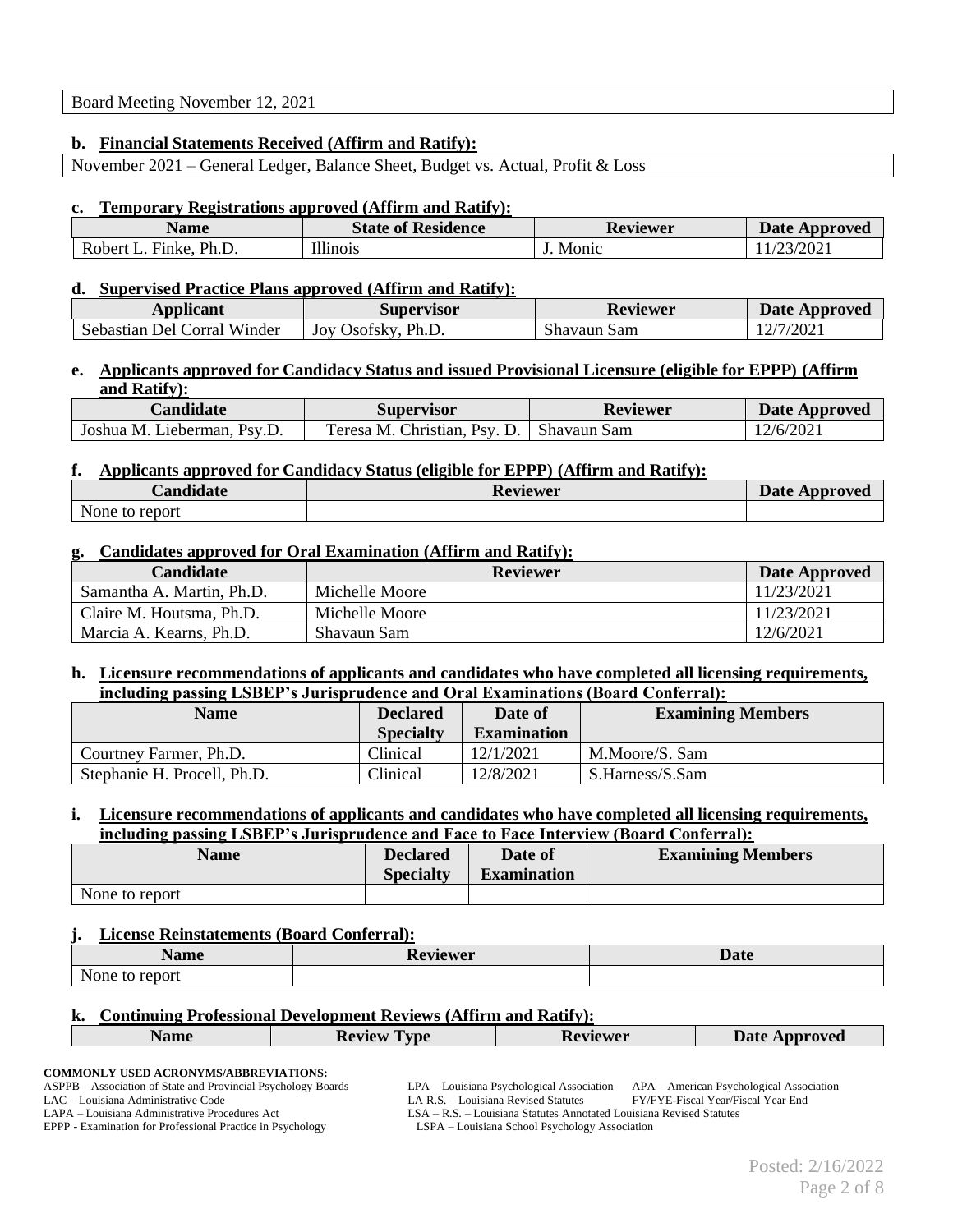| None<br>report<br>w |  |  |
|---------------------|--|--|
|                     |  |  |

## **l. Shared News releases/general information/previously approved business (Affirm):**

None to report

Following the reading of the Consent Agenda, Ms. Monic called for motions to object or approve the Consent Agenda. With regard to the items specified on the Consent Agenda, Dr. Gormanous moved to affirm receipt of the board meeting minutes, financial statements, shared news releases, general information and previously approved business; ratify the approvals rendered by board members in processing applications and temporary registrations; and confer and issue licenses to candidates based on the recommendations offered by examining board members. The Board discussed the motion, the motion passed by unanimous roll call vote of the members present as follows: In favor: (5) Gibson, Gormanous, Moore, Harness, Sam; Against: (0); Abstained: (0); Absent: (1) McNeely.

Dr. Gormanous moved to adjourn until 1:00 p.m. in preparation for the CPD Webinar Multicultural and Ethical Issues in Psychology by Antonio E. Puente, Ph.D., and to allow Board Members to attend the presentation. The Board discussed the motion, the motion passed by unanimous roll call vote of the members present as follows: In favor: (5) Gibson, Gormanous, Moore, Harness, Sam; Against: (0); Abstained: (0); Absent: (1) McNeely.

Dr. Gibson called the Open Meeting to order at 1:00 p.m. on Friday, December 10, 2021.

# **COMMITTEE AND LIAISON REPORTS:**

- 1. **Executive Committee Report** Ms. Monic reported on operations as follows:
	- a. 2021 Election for Board Member vacancy occurring 7/1/2022 is scheduled to open on December 15, 2021, for 30 days until January 14, 2022.
	- b. No update in the matter of Richard A. Marksbury, Ph.D. vs. LSBEP, the 1<sup>st</sup> Circuit Court of Appeal.
	- c. OPERATIONS:
		- i.  $10$  NEW APPLICATIONS RECEIVED in November 2021 (1 PLUS,  $1 -$ LSSP,  $1 -$ RECIPROCITY, 6 – REGULAR, 1 – TEMPORARY)
		- ii. TOTAL OPEN APPLICATIONS: 127 Open Applications
	- iii. PUBLIC RECORD REQUESTS none
	- d. Meetings/appearances: LSSP Committee Meetings on December 7, 2021
	- e. Job postings: Job descriptions are still being developed for posting the Administrative Assistant Position, In-house Attorney, and Complaints Coordinator III.
	- f. Technology Contract: CERTEMY received notice of the contract termination on 11/23/2021. The Board can file with state procurement 30 days after notice. Ms. Monic met with Sparkhound on 11/23/2021 to discuss developing the current renewal software in order to add online applications and improve workflows.
	- g. Board Member Training update: Ms. Monic reported that Board Members would now have access to LEO (Louisiana Employees Online) to complete their Sexual Harassment Training, Cybersecurity Awareness Training, Ethics Training, Safe Driver Training, and Anti-Trust Training.
- 1. **Finance Committee** Ms. Monic presented a Financial Report as follows:

## **MONTHLY FINANCIAL REPORT**

**Date Report Prepared:** December 9, 2021 **Name of Preparer:** Jaime T. Monic

ASPPB – Association of State and Provincial Psychology Boards LPA – Louisiana Psychological Association APA – American Psychological Association LAC – Louisiana Administrative Code LA R.S. – Louisiana Revised Statutes FY/FYE-Fiscal Year/Fiscal Year End LAPA – Louisiana Administrative Procedures Act LSA – R.S. – Louisiana Statutes Annotated Louisiana Revised Statutes<br>EPPP - Examination for Professional Practice in Psychology Kasociation<br>LSPA – Louisiana School Psychology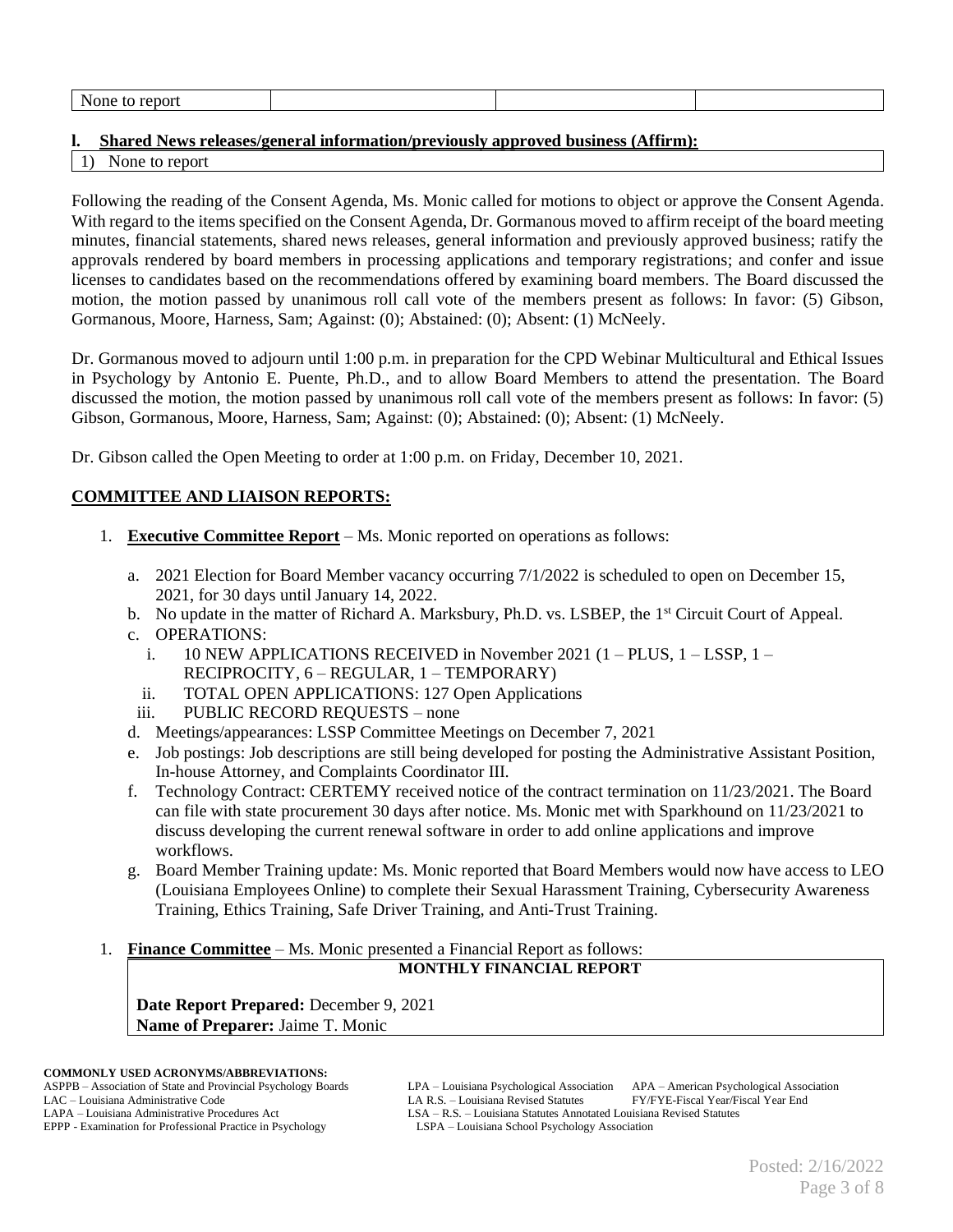## **REPORTING PERIOD:** 11/1/2021 – 11/30/2021

Financial Reports have been provided to members as noted through the consent agenda. The Board Chair continues to review and sign off on all banking reconciliations including merchant accounts and spending accounts (i.e., purchase cards, supply business credit). We are currently 5 months into the budget for FY 2021-22. Significant income trends include:

| <b>TYPE</b>                                                                                  | <b>AMOUNT</b> | <b>BUDGETED</b>        | <b>Trends/Notes</b>                                                                                                                                                                                                                                                                                                                                                                                                                                    |
|----------------------------------------------------------------------------------------------|---------------|------------------------|--------------------------------------------------------------------------------------------------------------------------------------------------------------------------------------------------------------------------------------------------------------------------------------------------------------------------------------------------------------------------------------------------------------------------------------------------------|
| <b>INCOME:</b>                                                                               |               |                        |                                                                                                                                                                                                                                                                                                                                                                                                                                                        |
| <b>Income: Renewal</b>                                                                       | \$258,290     | \$296,200<br>\$258,790 | This category was amended on $11/12/2021$ to reduce the<br>projection due to no renewals collected for Assistants to<br>Psychologists and correct the amount projected for License<br>Renewal Fees. With the amendment,<br>99.8% of the budgeted amount has been collected.                                                                                                                                                                            |
| Income:<br><b>Application fees</b>                                                           | \$6,525       | \$25,150               | 22.4% of the budgeted amount has been collected. The<br>budgeted amount includes the initial registration of assistants at<br>\$10,000. Other than this, collections are on par with collections<br>from previous years.                                                                                                                                                                                                                               |
| <b>Income:</b><br><b>Miscellaneous</b>                                                       | \$1,251.39    | \$22,045<br>\$10,404   | This category was amended on $11/12/2021$ to reduce the<br>projection by 50% due to delay in implementing CPD Activity<br>approval rules and over projecting on Board Sponsored CPD.<br>With the amendment, 12.0% of the budgeted amount has been<br>collected.                                                                                                                                                                                        |
| There are no other notable income trends to report                                           |               |                        |                                                                                                                                                                                                                                                                                                                                                                                                                                                        |
| <b>EXPENSES:</b>                                                                             |               |                        |                                                                                                                                                                                                                                                                                                                                                                                                                                                        |
| <b>Line Item under</b><br><b>Operations:</b><br><b>Credit Card</b><br><b>Processing Fees</b> | \$4,317.07    | \$4,600                | 93.8% of the projected funds have been expended in this<br>category. Although the majority of this fee is incurred during<br>online renewals, this is a category to watch now that we are<br>collecting online payments for applications and jurisprudence<br>examinations. A determination to offset the <b>new</b> online fees<br>with a convenience fee will help. However, this fee will<br>increase concurrently with online revenue collections. |
| <b>Line Item under</b><br><b>Operations:</b><br>Postage and<br><b>Delivery</b>               | \$592.63      | \$2700                 | 21.9% of the funds projected for this item have been expended.<br>This category is down from 37.6% of the expenditures this time<br>last year. The amount of postage and delivery charges is<br>expected to continue to drop this year due to steps taken to<br>move toward virtual processes.                                                                                                                                                         |
| <b>New Budget Item</b>                                                                       | $\Omega$      | \$220                  | This category was added and includes a new budget item<br>approved per the July 23, 2021 Board decision National<br>Practitioner Data Bank for all new applicants for licensure.<br>Currently, it is estimated that there will be 110 applications<br>processed in 2021-22 at \$2/query for a total of \$220.                                                                                                                                          |
| <b>Board Meeting</b><br><b>Expenses</b>                                                      | \$639.53      | \$10,383<br>\$7,876    | This category was amended on $11/12/2021$ to reduce the<br>projection due to being under budget as a result of Virtual<br>Meetings. Even with the reduction, we have expended only<br>8.1% of the budgeted amount. This will change after the return<br>to in-person meetings.                                                                                                                                                                         |
| <b>Contract Labor</b>                                                                        | \$21,545.97   | \$139,232              | We have expended 15.5% of the budgeted amount (total<br>contracted amounts). This category is less predictable<br>depending on complaint matters. Although considering risks<br>associated with potential hearings, category is currently stable.                                                                                                                                                                                                      |

**COMMONLY USED ACRONYMS/ABBREVIATIONS:**

ASPPB – Association of State and Provincial Psychology Boards LPA – Louisiana Psychological Association APA – American Psychological Association LAC – Louisiana Administrative Code LA R.S. – Louisiana Revised Statutes FY/FYE-Fiscal Year/Fiscal Year End<br>LAPA – Louisiana Administrative Procedures Act LSA – R.S. – Louisiana Statutes Annotated Louisiana Revised Statute

EPPP - Examination for Professional Practice in Psychology

LSA – R.S. – Louisiana Statutes Annotated Louisiana Revised Statutes LSPA – Louisiana School Psychology Association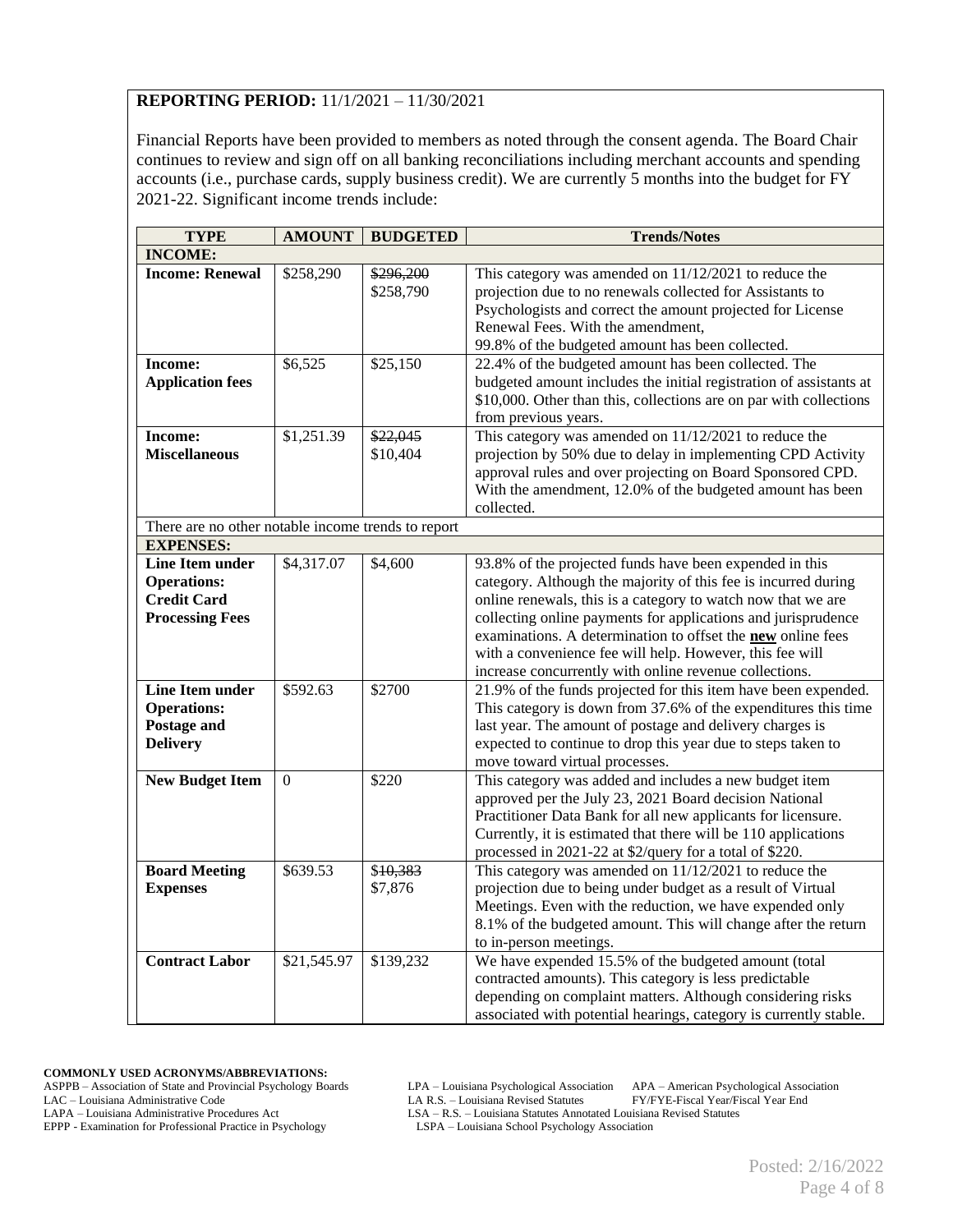|                                                           |             |                                                                 | Additionally, the Board will be posting for a Complaints    |                                                                    |                                                                |
|-----------------------------------------------------------|-------------|-----------------------------------------------------------------|-------------------------------------------------------------|--------------------------------------------------------------------|----------------------------------------------------------------|
|                                                           |             |                                                                 | Coordinator III.                                            |                                                                    |                                                                |
| Salaries and                                              | \$74,155.10 | \$195,887                                                       | This category was amended on $11/12/2021$ due to the vacant |                                                                    |                                                                |
| <b>Benefits</b>                                           |             |                                                                 |                                                             | Compliance Officer position and proposed establishment of an       |                                                                |
|                                                           |             |                                                                 |                                                             | Operations position. There was also an increase to the Clerical    |                                                                |
|                                                           |             |                                                                 |                                                             | Assistant position that is currently filled by a student worker.   |                                                                |
|                                                           |             |                                                                 |                                                             | The Board intends to redirect funds from Contract Labor to         |                                                                |
|                                                           |             |                                                                 |                                                             | Salaries and Benefits, in the event that a qualified individual is |                                                                |
|                                                           |             |                                                                 |                                                             | found to fill the In-house Attorney position.                      |                                                                |
| <b>Travel and</b>                                         | \$310       | This category was amended on $11/12/2021$ due to the<br>\$6,423 |                                                             |                                                                    |                                                                |
| <b>Transportation</b>                                     |             |                                                                 |                                                             |                                                                    | anticipation of in-person conferences and conventions. We have |
|                                                           |             |                                                                 | currently expended 4.8% of the budgeted amount.             |                                                                    |                                                                |
| All other expense items are on par with budgeted amounts. |             |                                                                 |                                                             |                                                                    |                                                                |
| <b>INCOME SUMMARY</b>                                     |             |                                                                 |                                                             |                                                                    |                                                                |
| <b>Monthly Income</b>                                     |             | \$7082.30                                                       |                                                             | <b>YTD</b> Income                                                  | \$303,087.23                                                   |
| <b>Monthly Expense</b>                                    |             | \$12,153.04                                                     |                                                             | <b>YTD Expense</b>                                                 | \$121,420.79                                                   |
| <b>Total Net Income</b>                                   |             | \$181,666.44<br><b>Total Net Income</b><br>$$-5,070.74$         |                                                             |                                                                    |                                                                |

A final Budget, approved on November 12, 2021, is provided with this report for the ensuing FY 2022-23 and contains amendments to the Current 2021-22 Budget, also approved November 12, 2021. With the approved changes, noted COVID19 related savings, and current downward trend in contract spending, there is an anticipated increase in the fund balance (cash on hand) to be carried over to 2022-23 now estimated to be **\$67,733**. While this is good news, your unreserved fund balance is still anticipated to be (\$-286,708) and there remains a long way to go to achieve your new goals for revenue generation that is included in this projection.

## **Board Strategy Recommendations:**

Consider emergency rulemaking for the Registration of Assistants to Psychologists, particularly given the importance highlighted on this issue through the legislative process by legislators.

Make primary focus rulemaking to implement the CPD standards and begin revenue development; and on updating rules impacting licensing, license renewal for emeritus, telepsychology, complaints, etc. to improve functionality and liability.

Focus on organizational structure to address both immediate and long-term viability and employee retention. Continue to explore financially sustainable options for technology to be utilized in the application and renewal process which may either counter (or reduce) the cost of employees, workload, and related expenses for processing applications, and/or counter (or reduce) the cost of real-estate needed to store paper files.

Consider setting a goal to achieve and maintain a reserve balance to cover deferred liability plus unexpected expenses (e.g., hearing costs, lawsuits, major technology developments, moving) plus 3-6 months of operating expenses. Consider creating guidelines for Board approval to tap your reserve and then rebuild that amount.

The Board discussed the financial report. Dr. Gormanous moved in favor of accepting the financial report presented by Ms. Monic. The Board discussed this motion. The motion passed by unanimous roll call vote of the members present as follows: In favor: (6) Gormanous, Gibson, Moore, Harness, McNeely, Sam; Against: (0); Abstained: (0); Absent: (0).

2. **Complaints Committee Report:** Ms. Monic presented the Compliance Report as follows:

### **COMPLIANCE REPORT**

**Date Report Prepared:** December 9, 2021 **Name of Preparer:** Jaime T. Monic **REPORTING PERIOD:** 11/12/21 – 12/09/21

**COMMONLY USED ACRONYMS/ABBREVIATIONS:** EPPP - Examination for Professional Practice in Psychology

ASPPB – Association of State and Provincial Psychology Boards LPA – Louisiana Psychological Association APA – American Psychological Association LA R.S. – Louisiana Administrative Code LA R.S. – Louisiana Revised Statutes FY/FYE-Fiscal Year/Fiscal Year End<br>LAPA – Louisiana Administrative Procedures Act LSA – R.S. – Louisiana Statutes Annotated Louisiana Revised Sta LSA – R.S. – Louisiana Statutes Annotated Louisiana Revised Statutes LSPA – Louisiana School Psychology Association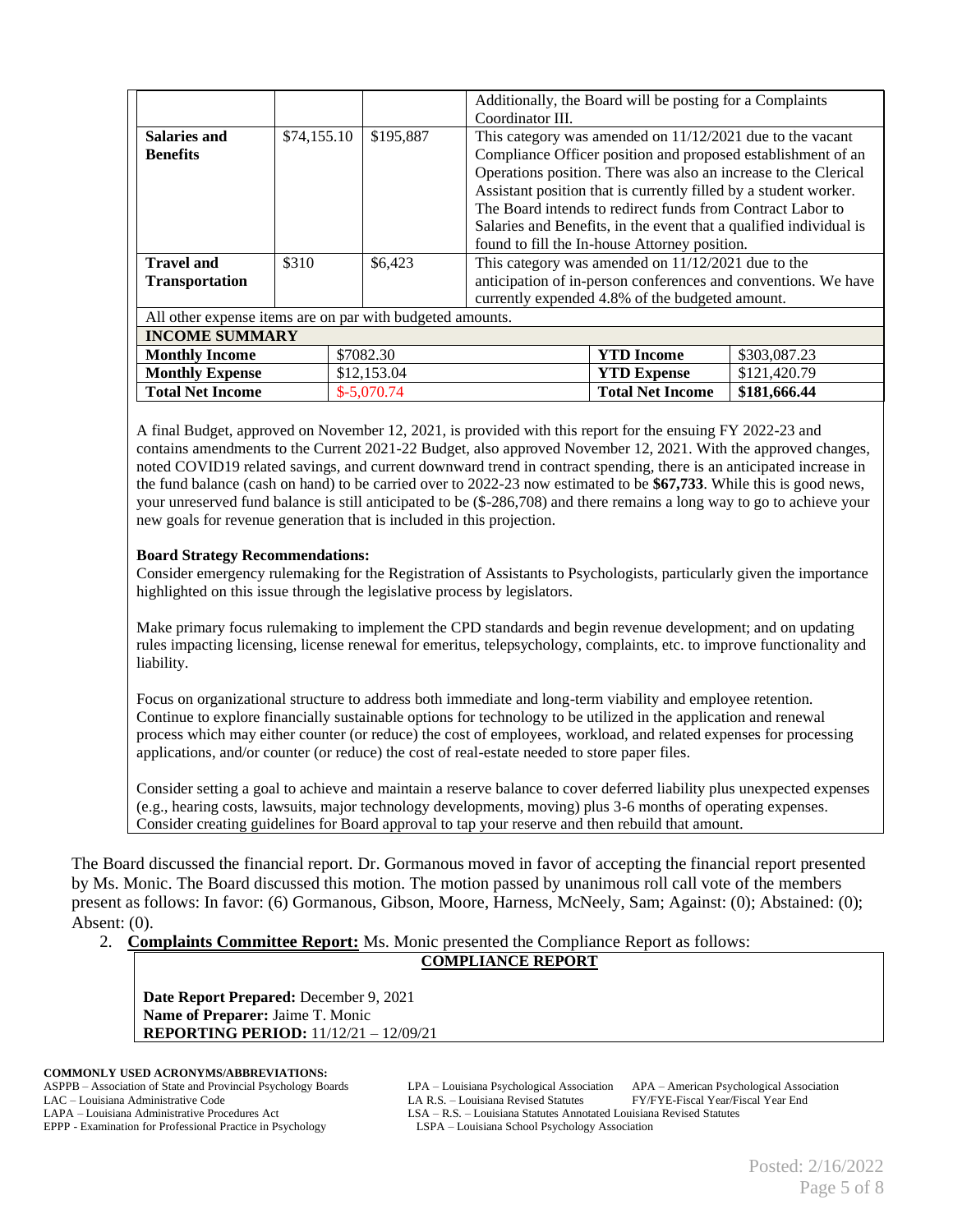## CURRENT:

- Total number of RFIs received since last meeting: **0**
- Total number of Board-initiated investigations since last report: **0**
- Total number of cases to be considered by the Board at this meeting: **0**
- Total number of open cases: **16**
	- o **3** are informal resolutions still under monitoring
		- **3** Consent Orders
		- $0$  IPPA's
	- o **10** are active Investigations
		- **3** from FY19-20
		- **7** from FY 20-21
		- **2** from FY 21-22
	- o **3** are under review/Respondent not yet noticed
		- **3** from FY 21-22

## FY 2021-22 To Date:

- Formal hearings scheduled: **0**
- Face to Face Meetings Scheduled: **2**
- Disciplinary Actions: **1**
- New Applications w/ Arrest Info: **0**
- 3. **Oral Examination Committee Report** Dr. Moore reported that since the last Board Meeting 3 Oral Examinations had been conducted by Examining Board Members as reported on the Consent Agenda.
- 4. **Supervision/Credentials Committee** Ms. Monic suggested looking at methods to communicate Board Member availability to conduct Oral Examinations since the implementation of new delegations to board members occurs at a continuous pace rather than once a month.
- 5. **Legislative Oversight Committee** Dr. Gormanous reported that the 2022 Regular Legislative session was approaching. Legislators would not be limited to the number of bills they could propose during the upcoming session. Dr. Gormanous also reported there would be a special redistricting session.
- 6. **Jurisprudence Examination Committee** Dr. Moore reported that she has been working to develop a question bank in Canvas and currently has 43 questions entered. These are questions the Committee worked on throughout 2020-21. More time will be spent on revising these questions before developing additional test versions. Dr. Moore also discussed the possibility of feedback, including issues this would create with retakes. It was the consensus of the Board that providing feedback during the Oral Examination continues to be the preferred protocol. Dr. Moore requested an Executive Session agenda item to be added for February so the Board could review the status and development of the online jurisprudence examination.
- 7. **Public and Professional Outreach Committee** No Report
- 8. **Liaison to Professional Organizations** Dr. Moore reported that she attended ASPPB's Planning Committee for the upcoming Midyear Meeting scheduled to occur in New Orleans. Due to her confidentiality agreement with ASPPB, the details could not be reported. However, she stated that her first meeting enabled a better understanding for the confidentiality agreement, given the committee reviewed feedback and evaluations from prior conferences and this information is not available to the public.
- 9. **Continuing Professional Development Report** Dr. Gibson reported that the Continuing Professional Development Webinar (Multicultural and Ethical Issues in Psychology by Antonio E. Puente, Ph.D.)

ASPPB – Association of State and Provincial Psychology Boards LPA – Louisiana Psychological Association APA – American Psychological Association LA R.S. – Louisiana Administrative Code LA R.S. – Louisiana Revised Statutes FY/FYE-Fiscal Year/Fiscal Year End<br>LAPA – Louisiana Administrative Procedures Act LSA – R.S. – Louisiana Statutes Annotated Louisiana Revised Sta LSA – R.S. – Louisiana Statutes Annotated Louisiana Revised Statutes LSPA – Louisiana School Psychology Association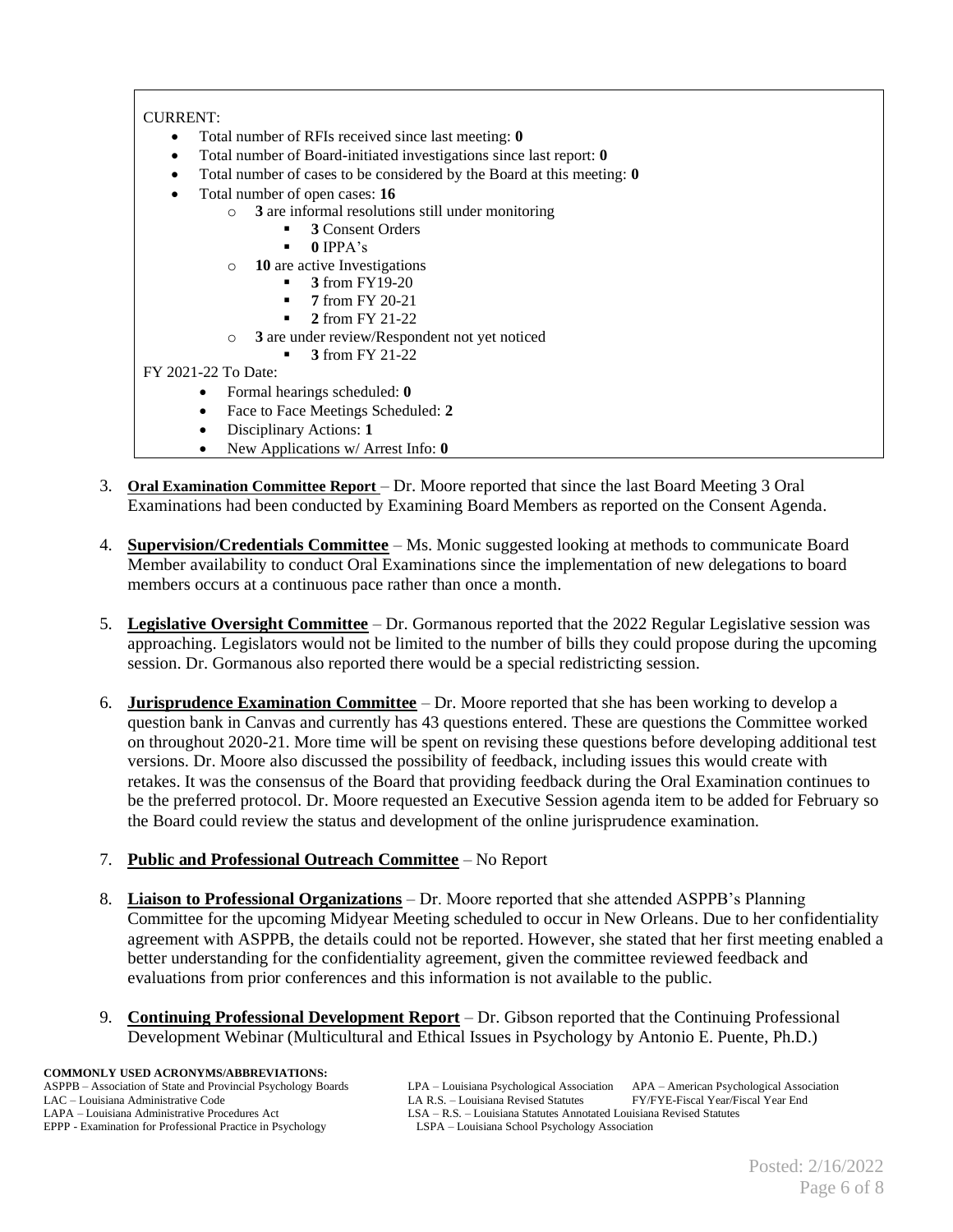conducted today went very smoothly and was well attended. She thanked Board Members and Staff that helped make the event happen. The Board discussed future presentations and contacts who may be available to present; paid vs. volunteer presenters; and continued to consider diversity in selecting presenters. Dr. Gormanous requested the board's approval to approach Dr. Jennifer F. Kelly, Past APA President, to explore her interests in a presentation in January 2023.

10. **Long Range Planning Committee** – Dr. Gibson reported that the dates for the LRP Meeting were set for January 20-21, 2022 and there was an item on today's agenda to discuss logistics.

## **DISCUSSION/ACTION ITEMS**

- 1. **LSBEP Policy and Procedure: Board meetings/functions/frequency of meetings** Ms. Monic provided a draft of the previously adopted policy and procedures related to board meetings/functions/frequency of meetings incorporated into the LSBEP Policy and Procedure Manuel, as reviewed by Attorney Amy Groves Lowe. Dr. Gormanous moved in favor of adopting the amended draft with updated Jurisprudence Examination Scores entered for both Psychologists and Licensed Specialists in School Psychology. The Board discussed the motion, the motion passed by unanimous roll call vote of the members present as follows: In favor: (5) Gibson, Gormanous, Moore, Harness, Sam; Against: (0); Abstained: (0); Absent: (1) McNeely. Dr. Harness also requested to discuss why we were not moving forward with meeting every other month following the implementation of the new procedures and board member delegations. Dr. Gormanous explained that Attorney Amy Lowe's review and recommendation did not support the assumption that the Board could delegate the issuance of a license to Examining Board Members, that only the full Board could confer a license.
- 2. **Online License Verification and Payments from 10/1/2021-11/23/2021** Ms. Monic reported on an issue with LSBEP's software that processes online verifications and payments for the period  $10/1/2021$  through 11/23/2021. During this time, payments were pushed to the payment processor's testing site causing an inability to collect on payments, which impacted transactions totaling \$2,870. Ms. Monic reported that enough data was collected from the test environment to attempt to collect for the payments not drafted on the payor's account. Further Ms. Monic reported that she was unable to fully determine whether the issue was with the payment processor or with LSBEP's software developer (Sparkhound), but it was apparent that the issue began on the date that corresponded with a software issue that Sparkhound fixed on 10/1/2021. The issue got corrected on 11/23/2021, the date that it was reported and discussed with Sparkhound. Dr. Harness moved that the board authorize and empower Ms. Monic to initiate collections. Considering the additional staff work/time involved attempting to collect the lost revenue, the board also authorized and empowered Dr. Gormanous to reach out to Sparkhound seeking an understanding of the cause and resolution to the matter. The Board discussed the motion, the motion passed by unanimous roll call vote of the members present as follows: In favor: (5) Gibson, Gormanous, Moore, Harness, Sam; Against: (0); Abstained: (0); Absent: (1) McNeely.
- 3. **Declaration of Competencies -** Dr. Sam presented a recommendation and a draft for board consideration to revise the Declaration of Competencies, as previously discussed in November 2021. The draft included a question that would enable the candidate to declare competence to provide telepsychology and enable the examining members to explore an individual's understanding and limitations in utilizing this service delivery modality. The Board discussed the preferred structure and by motion of Dr. Moore, adopted the revised format for the Declaration of Competencies by unanimous roll call vote of the members present as follows: In favor: (5) Gibson, Gormanous, Moore, Harness, Sam; Against: (0); Abstained: (0); Absent: (1) McNeely.
- 4. **Draft Opinions: a. Training requirements, routes toward licensure and limitations on practice; b. University of New Orleans (UNO), Ph.D. Developmental Psychology Training Program** - In the interest of time and ability to more thoroughly prepare for this discussion, Dr. Gormanous requested Ms. Monic research the original motion surrounding this issue and docket a discussion for its regularly scheduled meeting in February 2022.

**COMMONLY USED ACRONYMS/ABBREVIATIONS:**

EPPP - Examination for Professional Practice in Psychology

ASPPB – Association of State and Provincial Psychology Boards LPA – Louisiana Psychological Association APA – American Psychological Association LAC – Louisiana Administrative Code LA R.S. – Louisiana Revised Statutes FY/FYE-Fiscal Year/Fiscal Year End<br>LAPA – Louisiana Administrative Procedures Act LSA – R.S. – Louisiana Statutes Annotated Louisiana Revised Statute LSA – R.S. – Louisiana Statutes Annotated Louisiana Revised Statutes LSPA – Louisiana School Psychology Association